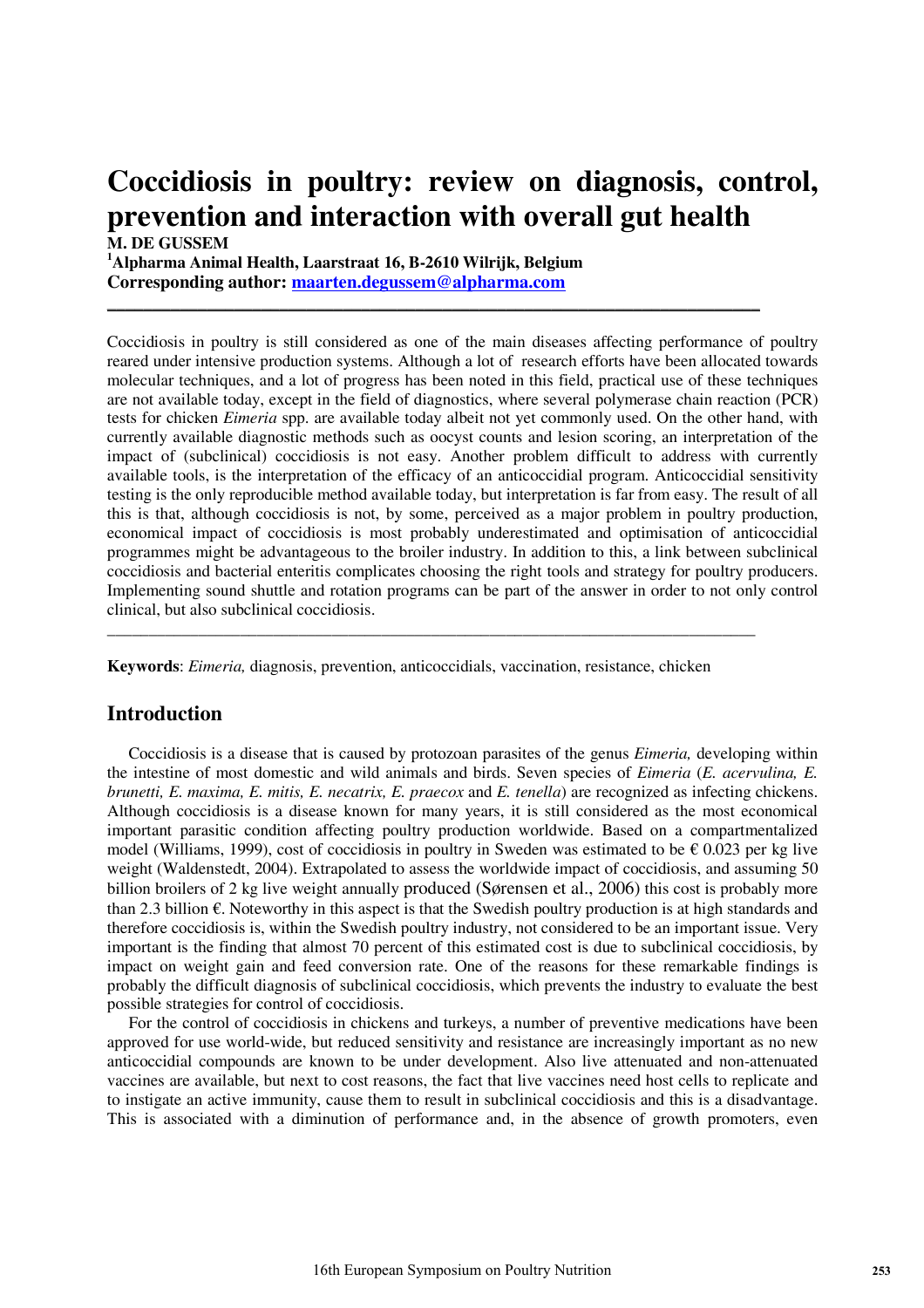attenuated vaccines are considered by many poultry producers to be associated with a higher incidence of bacterial enteritis. In spite of this, live vaccines are significant and important tools in the anticoccidial arsenal, as will be explained in this paper. New approaches such as vaccination of breeders with the goal of confer of protective maternal antibodies and recombinant vaccines are not popular in practice or not yet available. Molecular techniques such as polymerase chain reaction (PCR) methods are becoming increasingly important, but no quantitative method is available on a cost effective and large scale basis. Fundamental research on coccidiosis today is mainly focused on improving molecular techniques that might result in improved diagnostics or the development of recombinant vaccines; but hitherto molecular techniques have not solved many practical questions on what kind of prevention is adequate for a certain poultry production unit. So, although significant and promising steps have been made in describing the biology, diagnosis, epidemiology and prevention of coccidiosis, a number of issues important to the industry are not sufficiently addressed today.

The purpose of this review is to provide a brief overview and interpretation of the, for the poultry industry, most practically relevant insights on diagnosis, control, prevention and the impact of coccidiosis on the overall gut health of chicken.

#### **Diagnosis and drug sensitivity testing**

 As indicated, next to the fact *Eimeria* are very effective parasites, one of the main reasons coccidiosis is still a major problem, is the difficult diagnosis. The classical parasitological methods of diagnosis are labor intensive and therefore costly. Oocyst per gram (OPG) counts in faeces or litter have a poor relation with the impact of the parasite on the performance of a flock. Identification of different species based on morphology of oocysts is very challenging and requires expertise. Lesion scoring is an interpretation based on macroscopic visible lesions caused by *Eimeria*, usually following a scoring system from zero to four (Johnson and Reid, 1970). The individual scores for all the species are usually compiled for a certain number of birds (e.g. six) per flock resulting in a Total Mean Lesion Score (TMLS). The method is extremely labor intensive, sometimes subjective and only reliable when performed by skilled people. The correlation between lesion scores and performance is believed to be stronger than with OPG but still there is a difficult appreciation of the level of lesions towards impact on performance, especially at subclinical levels. A limitation is for instance the fact that *E. mitis*, although quite pathogenic, does not cause typical lesions and is mostly disregarded when using this method. Lesion scoring still remains the most frequently applied diagnostic method today. The seven species of *Eimeria* infecting chickens are considered not equally important. Generally, it is agreed upon that from the species recognized in broiler chickens, the most pathogenic are *E. acervulina*, *E. maxima* and *E. tenella*. The latter is, amongst broiler farmers, the best known. It infects the caeca and because of its deep development in the mucosa and subsequent widespread damage with distinct gross lesions and loss of blood in the faeces, it is easily recognized also by farmers. On the other hand, when performing field necropsies on a larger scale, *E. tenella* appears to be the least prevalent of the three species mentioned. Also, the damage is being limited to the caeca, relative less important parts of the gut with regard to digestion and absorption, thus effects on growth and feed conversion rate. Diagnosis of clinical disease caused by *E. tenella* is quite easy and action (therapy on the short term, change of preventive means on the long term) can be swift. These facts make its impact on the productivity of the broiler industry is relatively limited compared to the other species, although many broiler farmers associate coccidiosis only with caecal coccidiosis. This is a good example of perception not being in accordance with the facts. E. *acervulina* and *E. maxima*, both much more prevalent, are less perceived to be related with clinical coccidiosis in the field. *E. acervulina* is causing white lesions in duodenum and in heavier infections also more caudal, interfering even with the ability for *E. maxima* to develop (Mathis, 2005). *E. maxima* causes petechiae in the midgut. To assess the level of damage caused by these two species, lesion scoring can be performed. An important debate is still ongoing on what levels are to be considered clinical (and requiring treatment) and what levels are subclinical. Some consider lesions higher than 1.5 per species as indicative for clinical disease, and levels below as subclinical, not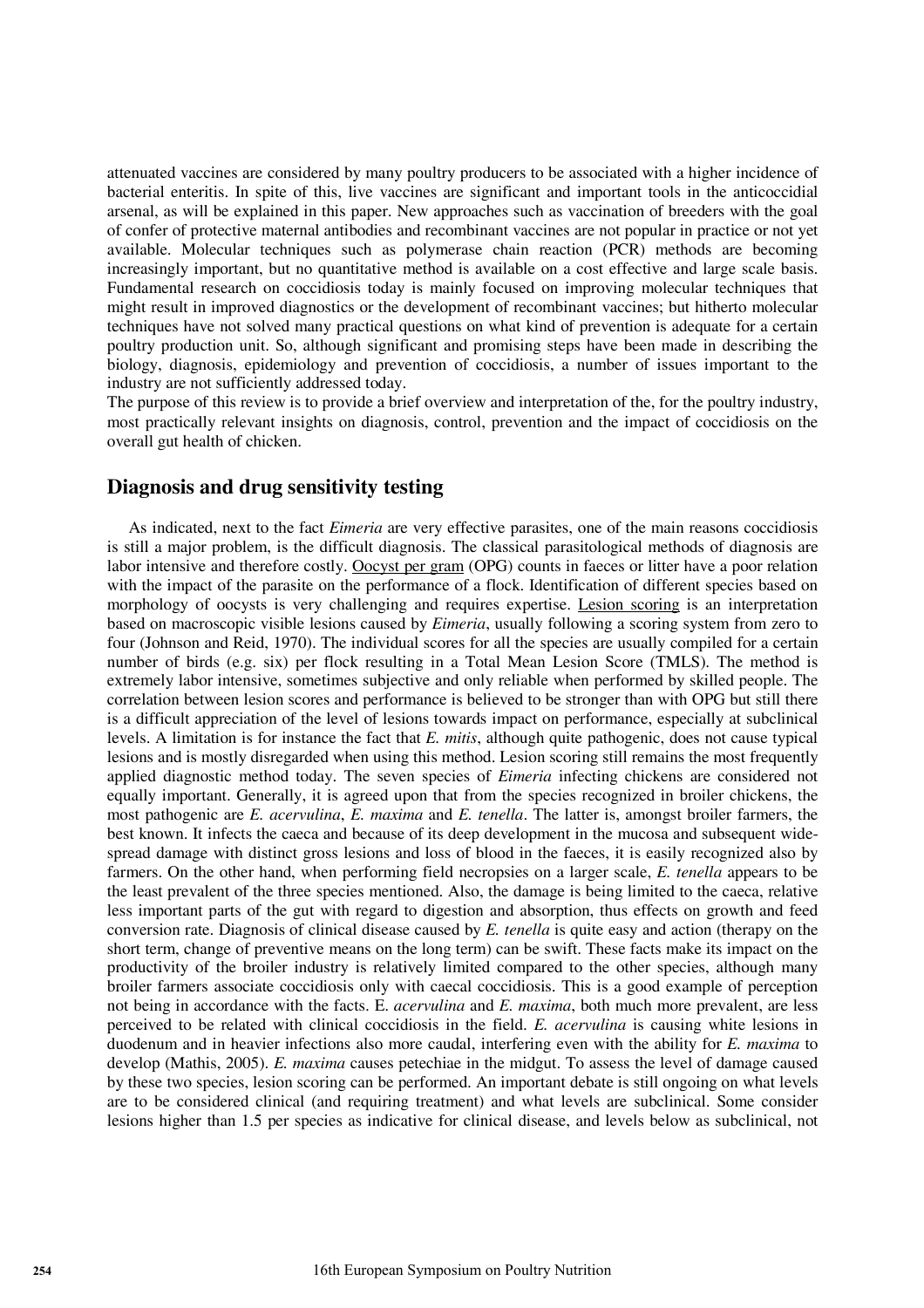requiring treatment. *E. praecox* and *E. mitis* are not scored for and are completely disregarded using the lesion scoring method, although both species are shown to be able to cause losses through an increased feed conversion rate and in the latter case even morbidity (Gore and Long, 1982; Fitz-Coy and Edgar, 1992; Williams, 1998). Moreover, it has been demonstrated there can be a poor relation between macroscopic and microscopic lesions, emphasizing using macroscopic lesion scoring alone is not suitable to detect all economical relevant coccidiosis infections (Idris et al, 1997). It is frequently disregarded that all macroscopic, but also microscopic lesions, in fact any infection of coccidia, requires an invasion and thus destruction of host cells. This is both true when the parasitical life cycle can complete, but even so when an intervention of the immune system occurs. In the latter case not only host cells are destroyed, but also the activation of the immune system requires use of nutrients that cannot be addressed to the conversion of nutrients into meat, the ultimate goal of broiler production. As a consequence it is important to understand that any level of coccidiosis is causing a real, but difficult to quantify, loss in performance. As coccidiosis is a disease that cannot currently be eradicated, the objective of coccidiosis prevention is finding the economical optimal balance between costs of diagnosis, prevention, treatment and development of host immunity while trying to keep the subclinical loss as low as possible. It is clear that producers achieving a better balance will have a competitive advantage over other producers.

 Necropsy sessions are performed in cooperation with the pharmaceutical industry in a number of countries. Basically, such systems consist of a planned, organized and benchmarked assessment of the lesion scores and gut health on poultry complex (group of farms on the same anticoccidial program) basis. A number of times per year and always at the same laboratory, preferably the same, well-trained specialists assess a significant number of poultry houses, thus improving the reproducibility compared to a field lesion scoring session. This methodology is suitable for assessing the overall efficacy of the anticoccidial program, including reduced sensitivity and resistance of drugs in use. In order to make firmer conclusions, session data are compared with historical data.

 A nice overview of advances in diagnosis of coccidiosis and analysis in genetic variation in *Eimeria* is given by Morris and Gasser (2006). This review covers both biochemical and molecular methods such as multilocus enzyme electrophoresis, southern blot analysis, pulsed-field gel electrophoresis and several PCR techniques. These techniques are a major addition for scientific research and more practical applications such as establishing vaccine quality control, but unfortunately, the lack of a rapid, low-cost and especially quantitative test is preventing their broad scale use. The main application of these techniques for field diagnosticians today is the possibility of defining presence of species currently disregarded such as *E. praecox* and *E. mitis*. Still, the lack of the quantitative aspect of the techniques is preventing an accurate appreciation of different coccidial species certainly with the widespread use of ionophores that also allow some multiplication of sensitive parasites.

 A very innovative technique can be found on a website (Gruber et al., 2007) and is called Coccimorph. This is a computational approach for parasite diagnosis, in this case *Eimeria* spp. from chicken and rabbit. Images from sporulated oocysts from a confirmed species were assessed on different features: curvature characterization, size and symmetry and internal structure characterization. Users can upload their digital images from unidentified oocysts and have the program identify the species concerned. This is very accessible and the low cost is a major advantage. A disadvantage is only sporulated oocysts can be identified, which limits the use of this technique to litter sample identification only.

 Anticoccidial sensitivity testing (AST) is a well-known technique to try to assess resistance of a certain coccidial isolate to different anticoccidial drugs (McDougald, 1987; Chapman, 1998; Naciri et al., 2003; Peek and Landman, 2003). Although a valid method for a certain isolate, this technique is not routinely used. The main reasons are the long duration and very high cost associated with the complicated, *in vivo* character of the test. The short period of testing (usually about six days) without allowing the initially naive birds to recover from an artificially high infective dose makes interpretation of the results not easy. One way to decrease the cost is using strains originating from different houses in one AST. In this way, a worst case result for the different strains may give good information on what anticoccidials could be effectively used on a big portion of farms part of a broiler complex. By meta-analysing AST results from strains with a known drug history, a better knowledge can be obtained on how fast resistance is induced,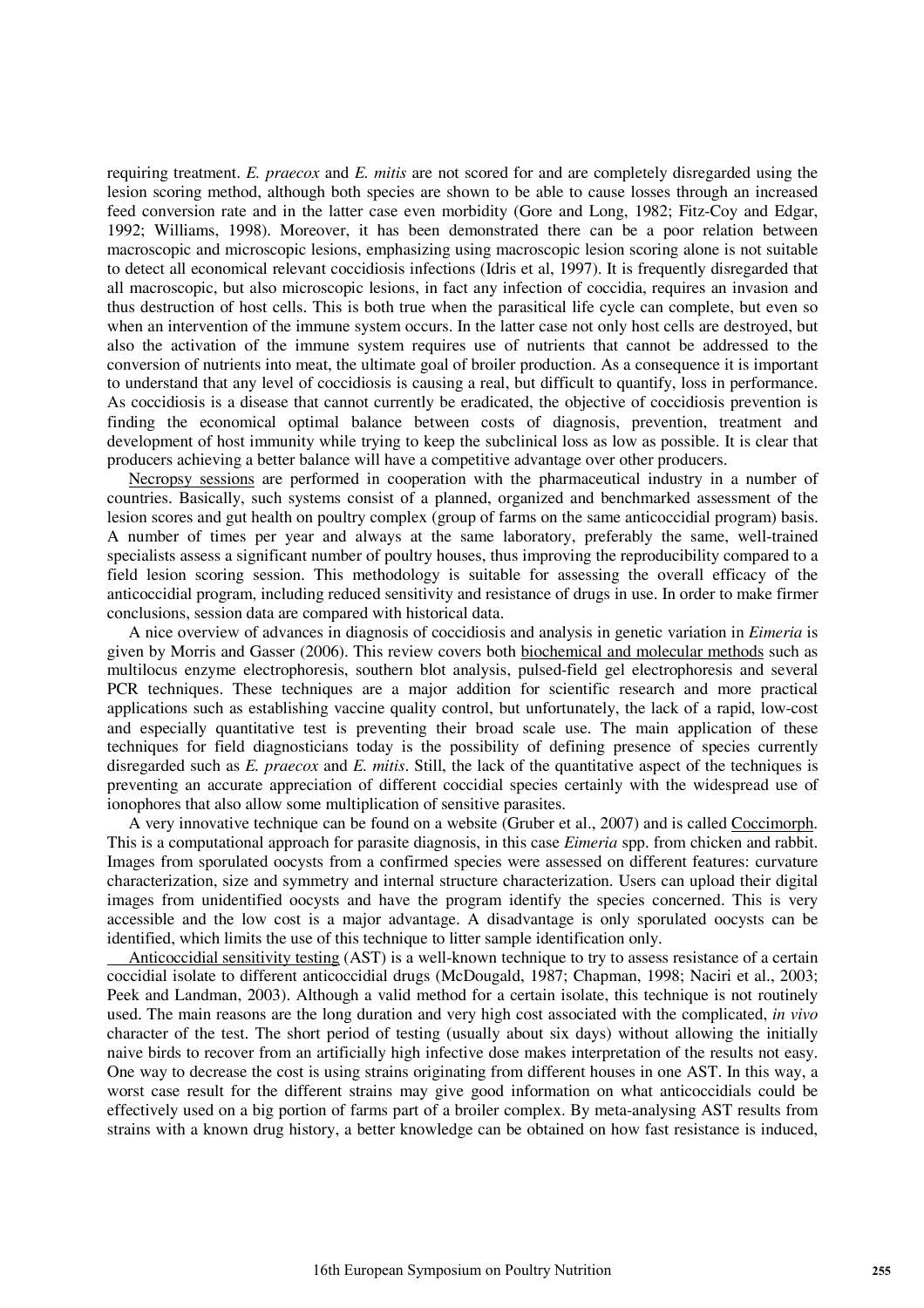how long it remains established in a certain coccidial population and on whether there is cross-resistance amongst drugs.

#### **Prevention and control of coccidiosis**

 There are basically two means of prevention of coccidiosis: chemoprophylaxis and vaccination. Chemoprophylaxis using so-called anticoccidial products (ACP) or anticoccidials in the ration is by far the most popular: it is estimated that 95% of the broilers produced (Chapman, 2005) receive anticoccidials. Sometimes the term 'coccidiostats' are used with regard to ACP but in reality most of the ACP currently on the market are coccidiocidal and not just static.

 Generally two groups of anticoccidials are considered, ionophorous antibiotics or 'ionophores' and synthetically produced drugs, also denominated as 'chemicals'. Chemicals were the first type of drugs being used in treatment and later on in prevention of coccidiosis. In 1948, sulphaquinoxaline was the first drug administered in the feed continuously and at lower doses (Chapman, 2003, McDougald, 2003). Other chemicals followed in the years after, allowing the poultry industry to expand and upscale production. Most of the initially marketed chemicals have disappeared from the market. The main reason for this is the rapid selection for resistance in coccidia when these chemicals were used, requiring their judicious use, switching to another drug before resistance has built up. This limits the commercial potential which, in combination with increasingly high costs associated with registration of anticoccidials, explains the short life-cycles of some chemicals. There are a couple of chemicals that are marketed today, such as amprolium, nicarbazin, robenidin, diclazuril, zoalene, decoquinate, halofuginone. The fact that they are still being marketed is a demonstration of their value to the poultry industry and thus an indication of the more limited potential for resistance build-up compared to the ones which disappeared. The resistance status of chemicals can be assessed using ASTs (McDougald et al., 1987; Peek and Landman, 2003; Naciri et al., 2004). If coccidiocidal, chemicals can and are in practice often used in order to reduce the infection pressure of coccidiosis (De Gussem, 2005), in a so-called clean-up program. Clean-up programs and consequent reduced (subclinical) infection pressure is expected to have a positive impact on performance. To achieve this, chemicals are preferably used during a complete grow-out, a so-called full program. Some producers do not, in order to limit risk for resistance, use chemicals in full program, but switch from one chemical to another in the same grow-out, in a so called shuttle program. Switching after a certain grow-out from one anticoccidial to another or to a shuttle program is called rotation (Chapman, 2005). However, most popular ACPs are carboxylic true ionophores. The main reason for their popularity is the relatively limited risk for complete resistance to these products, at least compared to the risk for resistance towards chemicals. Indeed, after introduction of the first ionophore on the market, monensin, in the 1970's it is remarkable to see that these drugs are still predominant in the prevention of coccidiosis. An explanation for this slow acquisition of resistance to ionophores is the fact that they allow for some leakage of sensitive oocysts. This leads to a less stringent resistance selection than with chemicals. The mode of action of the different ionophores is similar: they facilitate cation transport across the parasitic cell membrane. This causes ionic gradient and content modifications (Gumila et al., 1996) with parasite cell death as a final consequence. Based on their cation selectivity, transport rate capacitity and structure, three classes of ionophores can be discriminated (Presmann, 1976; Westley, 1982), monovalent, monovalent glycoside and divalent ionophores. The ones registered and marketed worldwide are the monovalent ionophores monensin, salinomycin, narasin, the monovalent glycosides maduramicin and semduramicin and the divalent ionophore lasalocid. One of the main debates still ongoing amongst coccidiologists is the ability for acquiring resistance to one drug by the use of another drug, the so-called cross resistance (Chapman, 2007). Evidence of incomplete cross resistance within a certain ionophore class is illustrated by the fact that, after years of use of the monovalent ionophore monensin, resistance to narasin in United States was encountered before the product was commercially launched (Weppelman et al., 1977). Several papers indicate this cross resistance is less obvious between products of different classes, for instance between maduramicin and monovalent ionophores or between lasalocid and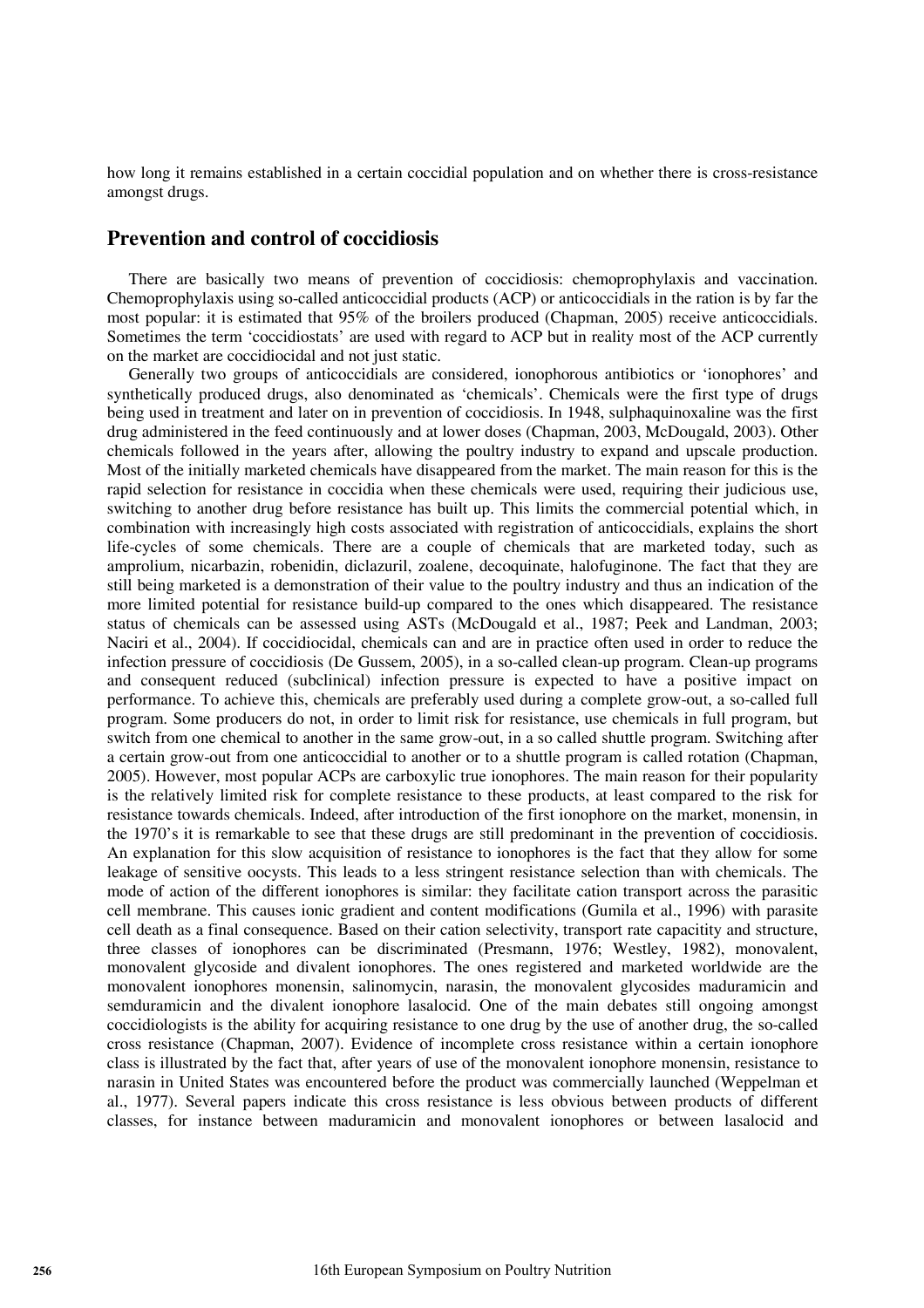monovalent ionophores (McDougald, 1987; Bedrnik et al., 1989; Marien et al, 2007). The debate is of particular importance when defining rotation programs: stricto sensu rotating between one monovalent drug to another can be considered rotation, but taken into account the above described incomplete cross resistance within a class of ionophores, the relevance of this type of rotation could be questioned. Therefore, relevant or true rotation for anticoccidials could be suggested to be between classes of ionophores or chemicals. Some producers do not use rotation programs, although a majority of producers has accepted this principle as valuable in order to maintain and safeguard the efficacy of anticoccidials. Chapman (2005) pointed out that one of the reasons producers can afford limited rotation, thus working with not fully effective drugs, is the importance of immunity towards coccidiosis. This might be true when drugs are used to prevent clinical coccidiosis, but to control subclinical coccidiosis this is probably an inadequate strategy. As solid flock immunity is achieved, in built up litter conditions, only at 6 to 7 weeks of age (Chapman, 1999), subclinical levels will cause economical damage. Logically deducting, a more efficient anticoccidial will cause lower levels of subclinical coccidiosis, thus less economical damage. Subclinical damage is therefore considered by some coccidiologists today to be the most important reason for rotation programs.

Live vaccination, as indicated higher, is today less applied in broiler production. Two types of vaccines are discriminated, attenuated and virulent (Chapman et al., 2002). Attenuated vaccines lack a part of the life cycle (less asexual reproductive cycles) of the original strain they were derived from, and as a consequence have a lower reproductive and pathogenic potential. This is a major advantage towards performance of virulent coccidial vaccines, but because of the lower reproductive potential of attenuated vaccines, production costs are significantly higher. Another discrimination to be made are vaccines consisting of anticoccidial-sensitive strains and others made of more or less resistant strains. The main advantage of the live ACP sensitive vaccines is their ability to alter the level of resistance in a certain coccidial population. There are several reports on this very interesting feature of vaccines (Mathis, 2003; Chapman and McFarland, 2004; Mathis and Broussard, 2006; Peek and Landman, 2006), still many questions remain on how many consecutive grow-outs should be applied to overcome or prevent resistance to the different anticoccidials marketed. Also the stability of this resensitized populations are not well known. Still, the approach of live vaccination to optimize the efficacy of anticoccidials is very important and next to simple resting (Chapman and McFarland, 2003) of anticoccidials the only method known to help reducing the portion of resistant parasites in a given coccidial population.

For the design of anticoccidial programs, above aspects of resistance and restoration of sensitivity may be used to optimize rotation and shuttle programs. A first consideration is on the definition of shuttle and rotation programs. Strictly spoken, changing from one drug to another is enough to talk about shuttle or rotation, but in view of the cross resistance described, a more narrow definition would suggest rotation and shuttle to be more valid if switching from one class of drug to another. Indeed, no proof exists that a shuttle between two monovalent ionophores will slow down resistance development; therefore no indication exists to perform this type of shuttles. Another consideration is on giving a simple rest to anticoccidials: as proven by Chapman and McFarland (2003), resting monovalent ionophores is advantageous to the efficacy of a coccidial population towards the ionophore previously used, but cross resistance might invalidate this rest. Therefore, in order to substantially control coccidiosis, and also subclinical losses, prudent use of anticoccidials might include consolidation of ionophores from the same class in the same shuttle or to simply use full programs, and after this use of a class, rotating away, ideally to chemicals or vaccines. For practical reasons, also another class of ionophores can be considered for a next phase in a rotation program. Still a lot of research is needed to better validate these seemingly obvious ideas.

#### **Interaction of coccidiosis with microbial intestinal flora**

 Over the last years, interesting research models have been developed to study impaired gut health in the absence of growth promoters. Indeed, one of the main concerns for poultry integrations is the vast majority of flocks suffering from several degrees of gut disorders (Van Immerseel, 2004). These disorders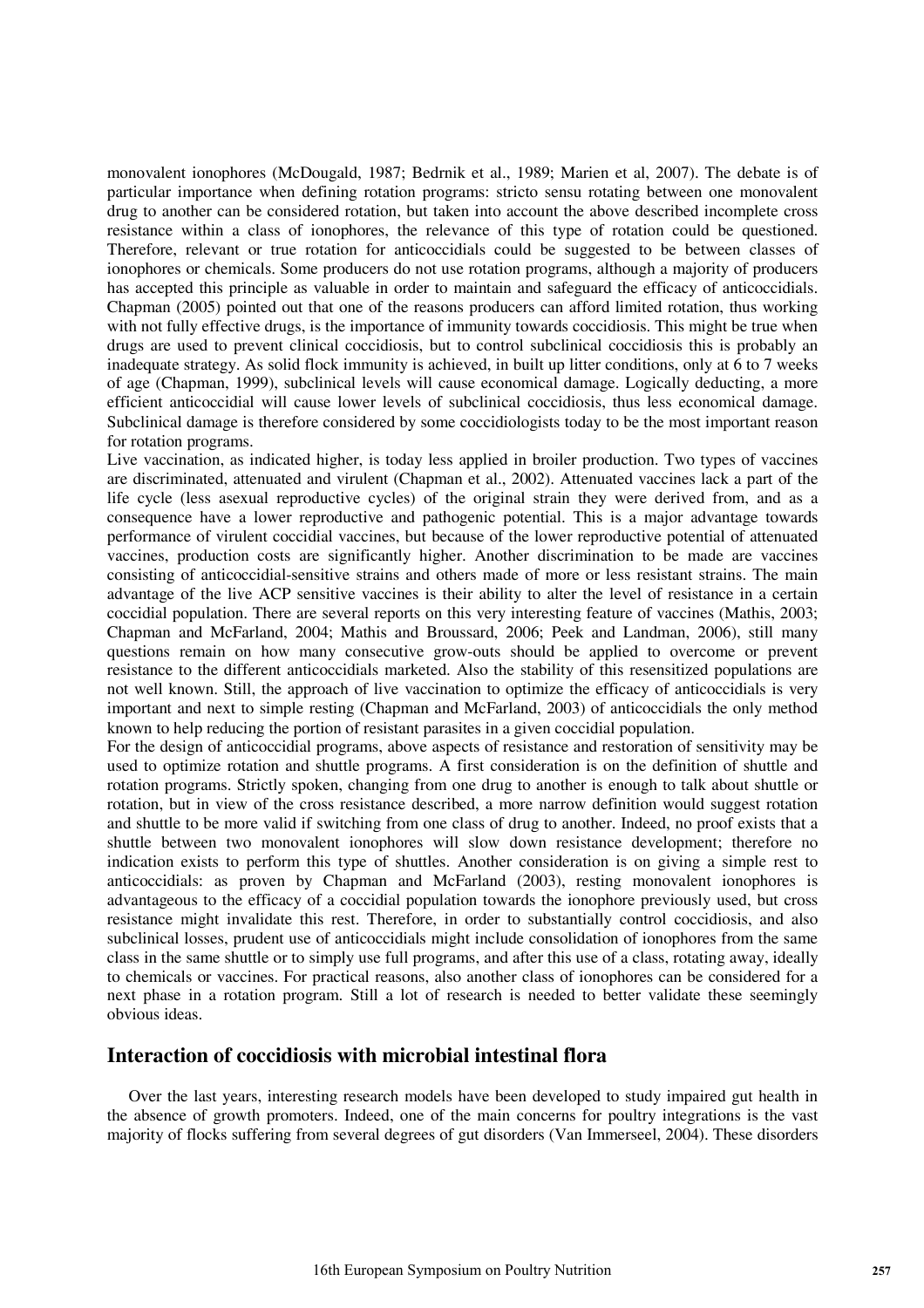are poorly defined, variable in etiology, severity and appearance. Nomenclature is very diverse but some popular terms to describe this condition of impaired gut health are dysbacteriosis, bacterial enteritis (BE), small intestinal bacterial overgrowth, clostridiosis and wet litter.

Signs during necropsy associated with the conditions described are

- $\checkmark$  thin, fragile, often translucent intestinal walls,
- $\checkmark$  ballooning of the gut,
- $\checkmark$  hyperaemia of the mesenteric blood vessels and blood vessels on the serosal side of the intestine,
- $\checkmark$  flaccid gut edges after incision, lack of tonus
- $\checkmark$  watery or foamy contents,
- $\checkmark$  poorly digested feed particles at the end of the gastro-intestinal tract (GIT)
- $\checkmark$  multi-coloured oily aspect of the gut contents in contact with the mucosa
- During a visit in a typical affected poultry house, following are frequently encountered signs:
	- $\checkmark$  wet litter, initially in patches under drinking or feeding lines where condensation is typical, in more severe cases wet litter is generalized
	- $\checkmark$  greasy aspect of the wet litter
	- $\checkmark$  droppings with greasy and poorly digested feed particles are common
	- Initially and typically feed consumption is stalling, while water consumption shows daily increase following standards for the breed concerned, causing an increased water:feed ratio (WFR). During a typical episode of bacterial enteritis the WFR is exceeding 2 in normal ambient conditions. In a later phase, also water consumption is stalling.
	- Because of wet litter, birds have dirty feathers
	- $\checkmark$  Feeding and drinking activity is reduced

Because in affected animals, *Clostridium perfringens* (*Cp*) has been isolated in much larger numbers and more proximal in the GIT than in healthy birds, BE is often associated with NE, a condition also associated with *Cp*. Three predisposing factors are associated with BE: feed factors known to cause BE, (subclinical) coccidiosis and management. Most of the research models combine two of these predisposing factors namely (i) feed known to instigate BE and (ii) subclinical coccidiosis. Models usually combine the instigating feed components with a consequent coccidial challenge sometimes with an additional *Cp* challenge to exacerbate BE. Some researchers claim models to be as efficient without the additional *Cp* challenge. *Clostridium perfringens* is a very common and very abundant bacterial species in the caeca, even in normal conditions and it is assumed that *Cp* is able to relocate to more proximal locations in the gut whenever the conditions are appropriate: availability of nutrients for *Cp*. It is however not clear yet whether *Cp* is the cause or rather a consequence or indicator of BE: a lack of knowledge of the exact pathogenesis of the condition exists, or even, a lack of knowledge of the several possible pathogeneses that can lead, to a similar outcome described as BE. The well-known impairment of digestive function caused by coccidia is therefore probably a main factor in conditioning the guts for *Cp* to grow. In several models, attenuated *Eimeria* strains are used, indicating that subclinical coccidiosis is sufficient as a predisposing factor. Still, other factors impairing digestion and absorption of nutrients, such as enzymatic dysfunction, viral infections or mycotoxins are likely to be equally effective as a predisposing factor, although in practical conditions and with current knowledge, subclinical coccidiosis is believed by many to be the most important one. As a consequence, the last commonly recognized predisposing factor, poor management, is probably not so important in inducing the disease but more important in defining the degree of severity of BE and the subsequent impact on the zootechnical performance of a flock.

A very important debate is ongoing in the role that ACP have in prevention of BE. A publication on reduction of *Cp* counts in the intestinal tract (Elwinger et al., 1998) of birds medicated with narasin, a monovalent ionophore, strongly suggest the positive impact of ionophore compounds on reducing the impact of BE. This reduction of *Cp* counts is a consequence of the well known antibacterial activity of ionophorous compounds. Minimal inhibitory concentrations (MIC) for the different ionophores are to be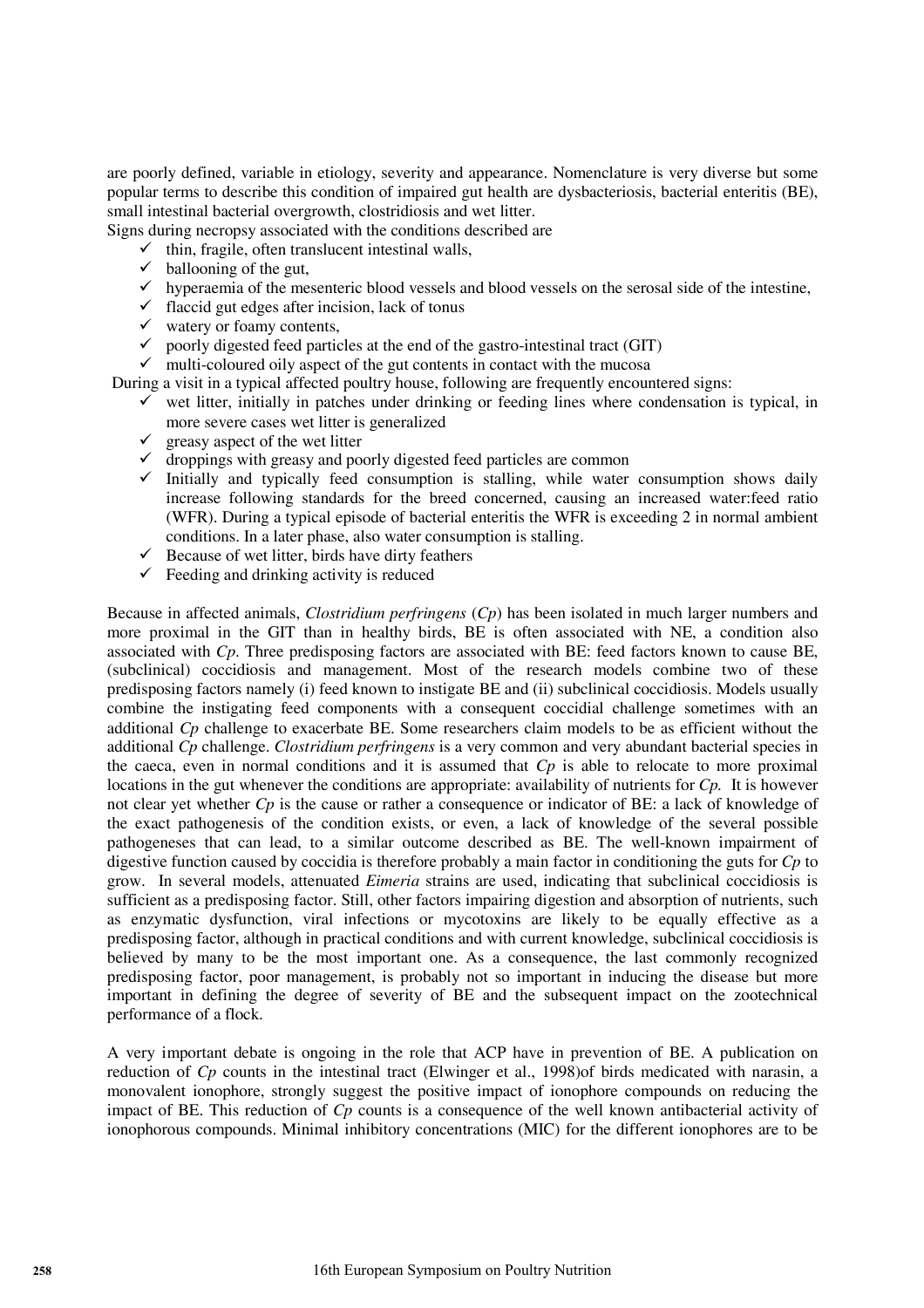found in several publications. However, as it is not proven that *Cp* is the main etiologic agent of BE or rather an opportunistic bacterium, no conclusions can be made whether ionophores have a direct preventive effect on BE. Maybe they simply reduce the effects of one of the consequences of BE, *Cp* proliferation. This discussion might seem not so relevant at first sight, but in practice one of the main drivers on the choice of ACP in anticoccidial programs is this presumed effect on BE. A few questions remain unanswered in rightfully assessing the role of ionophores in prevention of BE:

- 1. All over the world, the vast majority of anticoccidial programs consist of ionophores. As indicated by the large number of antibiotic treatments through drinking water, BE is still considered one of the main problems in poultry production. What would be the number of antibiotic treatments if ACP were used that have anticoccidial activity, equivalent to ionophore efficacy, but not the antibacterial activity? Maybe the number of treatments would be higher in absence of the antibacterial activity exerted by the ionophores, but yet there is neither clear evidence nor numbers.
- 2. As (subclinical) coccidial infections are known to be a predisposing factor of BE, what would be the number of treatments if an ACP existed that had no antibacterial activity but was able to very effectively suppress coccidial infections? Some of the chemicals would apply to this category of ACP.
- 3. Even if assuming *Cp* is a cause and not a consequence of BE, are the differences in *Cp* MIC for the different ionophores relevant? As all ionophores are used at concentrations in the gut that approach or largely exceed *Cp* MIC, there is no inference or even an indication that this is a valid hypothesis.
- 4. Is, when using the same ionophores because of the (maybe perceived) important role in prevention of BE, there a risk of installing a vicious circle through overuse of ionophores, reduced anticoccidial sensitivity (not resistance), higher coccidial challenge thus a more prominent role of coccidiosis as predisposing factor for BE?

## **Conclusion**

Although coccidiosis has been the subject of a lot of research over the last decades, a number of very significant questions remain unanswered. As poultry production is subject to continuous changes, also the problems related to coccidiosis change over the years. A lot is to be expected from recent progress made with molecular techniques, but practical applications of these techniques are scarce today. The industry has to rely on established techniques in order to diagnose coccidiosis, and these techniques still bring added value if used in a correct way. The assessment of efficacy of different ACP is important in order to optimize anticoccidial programs, not only to limit cases of clinical coccidiosis, but mainly to reduce the impact of subclinical coccidiosis, estimated to be a lot more costly to the poultry industry. An important debate is ongoing on how rotation programs can be made as efficient as possible. Live vaccines could have an interesting role to boost the efficacy of ACP. As bacterial enteritis is today one of the most important problems affecting the performance of the poultry industry, the role of coccidiosis in this multifactorial condition is to be carefully assessed. Anticoccidials could have a beneficial effects by reducing the impact of BE, but if these effects are due to direct antibacterial, or indirect by the effects on coccidia, remains to be further investigated.

### **References**

BEDRNIK, P., JURKOVIC, P., KUCERA J., FIRMANOVA, A. (1989). Cross resistance to the ionophorous polyether anticoccidial drugs in Eimeria tenella isolates from Czechoslovakia. *Poultry Science* **68(1**):89-93.

CHAPMAN, H.D. (1986). Isolates of *Eimeria tenella*: studies on resistance to ionophorous anticoccidial drugs. *Research in Veterinary Science* **41(2)**:281-282.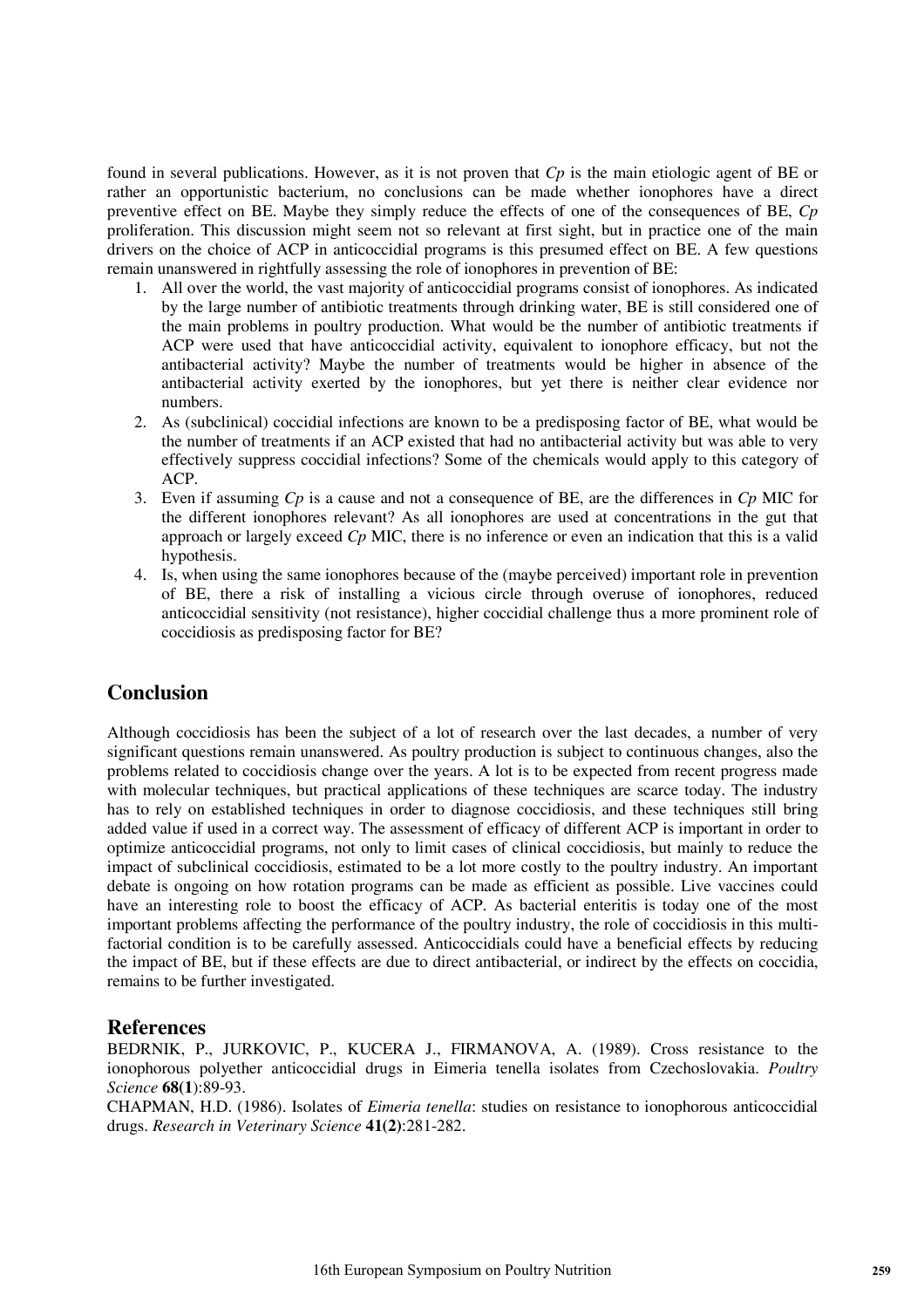CHAPMAN, H.D. (1998). Evaluation of the efficacy of anticoccidial drugs against *Eimeria* species in the fowl. *International Journal of Parasitology* **28(7)**:1141-1144. Review.

CHAPMAN, H.D. (1999). Anticoccidial drugs and their effects upon the development of immunity to Eimeria infections in poultry. *Avian Pathology*, **28**, 521±535. Review.

CHAPMAN, H.D., CHERRY, T., DANFORTH, H., RICHARDS, G., SHIRLEY, M., WILLIAMS, R. (2002). Sustainable coccidiosis control in poultry production: the role of live vaccines. *International Journal for Parasitology* **32**; 617-629

CHAPMAN, H.D. (2003). Origins of coccidiosis research in the fowl - The first fifty years. *Avian Diseases*; **47**; 1-20.

CHAPMAN, H.D. AND MCFARLAND J.L. (2003) Rotation Programs with Diclazuril and a coccidiosis vaccine. Proc. 52nd WPDC, Sacramento, March 8-11, 2003.

CHAPMAN, H.D. (2005). Perspectives for the control of coccidiosis in poultry by chemotherapy and vaccination. Proceedings of the IXth International Coccidiosis Conference, Foz do Iguassu, September 19- 23, 2005.

CHAPMAN, H.D. (2007). Rotation programmes for coccidiosis control. *International Poultry Production*, **15**: 7-9.

DE GUSSEM, M. (2005). Coccidiosis control in poultry: importance of the quality of anticoccidial premixes. Proceedings of the IXth International Coccidiosis Conference, Foz do Iguassu, September 19- 23, 2005.

ELWINGER, K., BERNDTSON, E., ENGSTROM, B., FOSSUM, O., WALDENSTEDT, L. (1998). Effect of antibiotic growth promoters and anticoccidials on growth of *Clostridium perfringens* in the caeca and on performance of broiler chickens. *Acta Veterinaria Scandinavica* , **39** , 433-441.

FITZ-COY, S.H., EDGAR, S.A. (1992) Pathogenicity and control of *Eimeria mitis* infections in broiler chickens. *Avian Diseases*, **36**:44–48.

GORE, T.C., LONG, P.L. (1982) The biology and pathogenicity of a recent field isolate of Eimeria praecox Johnson, 1930. *Journal of Protozoology,* **29**:82–85.

CASTANON, C.A.B., FERNANDEZ, S., FRAGA, J.S., FONTOURA, L.F. and GRUBER, A. (2007) COCCIMORPH: a real-time diagnostic tool based on automatic image recognition of protozoan parasites of the genus Eimeria. Proceedings of the World Association for the Advancement of Veterinary Parasitology, 19-23 August 2007, Gent- Belgium

GUMILA, C., ANCELIN, M., JEMINET, G., DELORT, M., MIGUEL, G. and VIAL, H. (1996) Differential in vitro activities of ionophore compounds against Plasmodium falciparum and mammalian cells. *Antimicrobial Agents and Chemotherapy;* **40**; 602-608.

IDRIS A.B., BOUNOUS D.I., GOODWIN M.A., BROWN J., KRUSHINSKIE E.A., (1997). Lack of correlation between microscopic lesion scores and gross lesion scores in commercially grown broilers examined for small intestinal Eimeria spp. coccidiosis. *Avian Diseases* **41**(2):388-91.

JOHNSON, J. and REID, W.M. (1970) Anticoccidial drugs: lesion scoring techniques in battery and floor pen experiments with chickens. *Experimental Parasitology* **28:** 30-36.

MATHIS, G. F. (2003). Examination of the restoration of sensitivity to Clinacox by using Coccivac-B. Proceedings of the 13th Congress of the Worlds Veterinary Poultry Association (p. 211). 19-23 July. Denver, CO, USA.

MATHIS, G.F. (2003). Vaccine can decrease anticoccidial resistance. *World Poultry*, Special Supplement Coccidiosis, 4, 22/23.

MATHIS, G. (2005). Reasons for field problems with E. maxima: E. acervulina versus E. maxima.

Proceedings of the IXth International Coccidiosis Conference, Foz do Iguassu, September 19-23, 2005.

MATHIS, G.F. and BROUSSARD, C. (2006) Increased level of Eimeria sensitivity to diclazuril after using a live coccidial vaccine. *Avian Diseases* **50** (3):321-324

MARIEN, M., DE GUSSEM, M., VANCRAEYNEST, D., FORT, G. and NACIRI, M. (2007). Indication of cross-resistance between different monovalent ionophores as determined by an anticoccidial sensitivity test (AST). Accepted for Proceedings XVIth European Symposium on Poultry Nutrition,August 26-30 2007, Strasbourg, France.